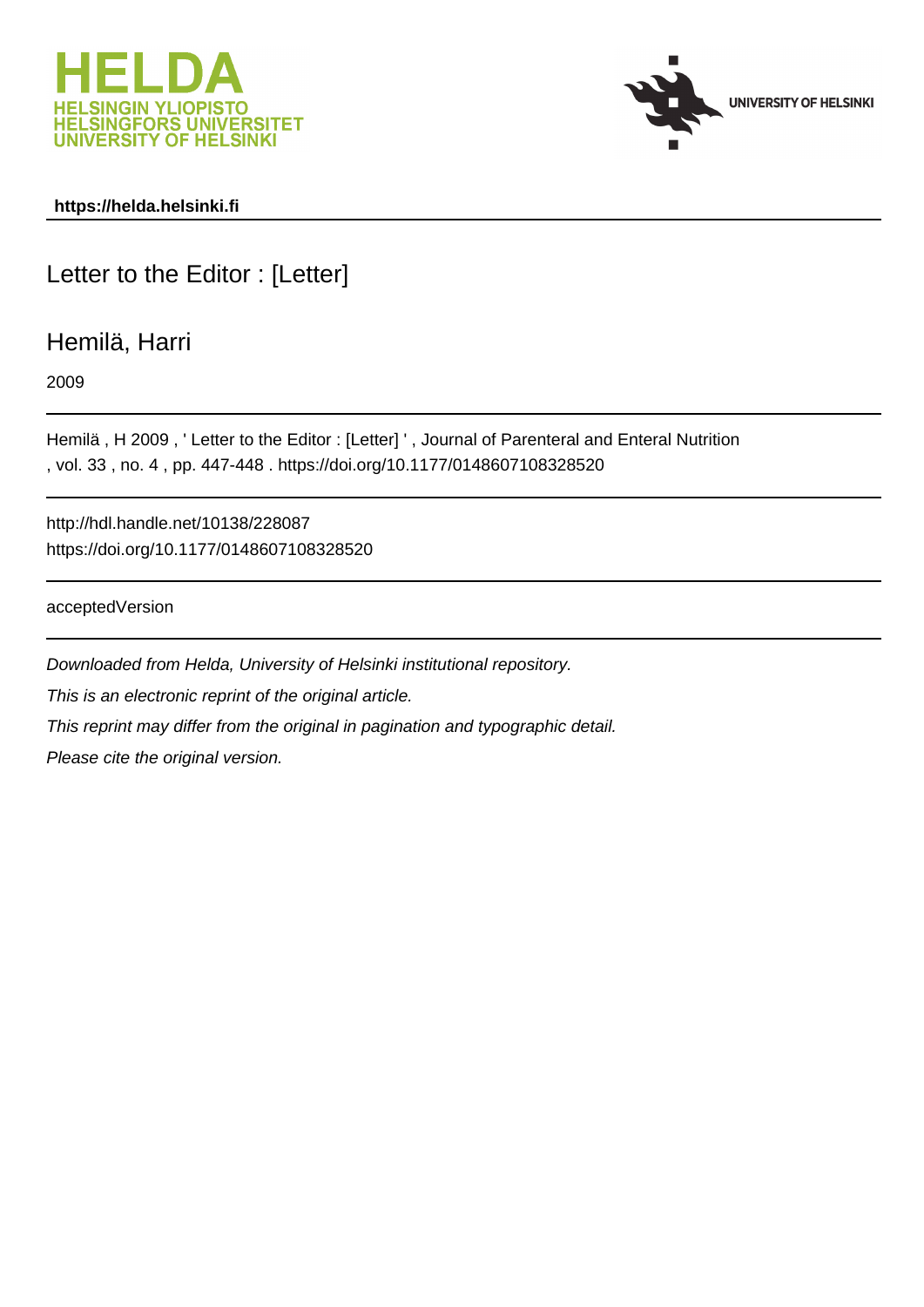**Spectacular reduction in the mortality of acutely injured patients by the administration of vitamins C and E and selenium [Letter to the Editor]** 

#### **Hemilä H**

#### **JPEN - Journal of Parenteral and Enteral Nutrition** 2009;33:447-448

Published version: **http://dx.doi.org/10.1177/0148607108328520**

http://www.ncbi.nlm.nih.gov/pubmed/19229041

#### **Post-print version of the manuscript**

Harri Hemilä, PhD, MD *Department of Public Health University of Helsinki Helsinki, Finland* harri.hemila@helsinki.fi http://www.ltdk.helsinki.fi/users/hemila

#### *To the Editor,*

Collier et al<sup>1</sup> reported a spectacular reduction in the mortality of acutely injured patients by the administration of vitamins C and E and selenium. However, they compared a patient group that was routinely administered antioxidants with a historical control group that was not administered antioxidants; such comparisons have a high risk of bias. There may be substantial differences between the groups other than age, gender, and the probability of survival. In fact, the striking effect of adjusting for the 3 variables on the estimates suggests that there may be other great differences between the study groups.

Nevertheless, the interpretation of study findings depends not only on the study design but also on the consistency with other information on the topic. A number of animal studies have found that vitamins C and E protect against infections,<sup>2</sup> which indicates that the physiological effect of these antioxidants is not restricted to preventing overt deficiency. A recent Cochrane review found 3 controlled trials that investigated whether vitamin C prevents pneumonia and 2 that investigated whether it might help in curing pneumonia, and each of these trials found benefit of vitamin C supplementation.<sup>3</sup> The randomized, placebo-controlled, double-blind trial by Hunt et al<sup>4</sup> with elderly patients hospitalized because of lower respiratory infections is particularly interesting in this context.

Hunt et al<sup>4</sup> found that 200 mg of vitamin C per day significantly reduced the total respiratory score in the most severely ill patients, but the vitamin had no effect on the less ill patients. Furthermore, there were 6 deaths during the trial—all among the most severely ill patients. Five of the deaths occurred in the placebo group and 1 in the vitamin C group. This variation in the role of vitamin C, based on disease severity, is similar to the findings of Collier et